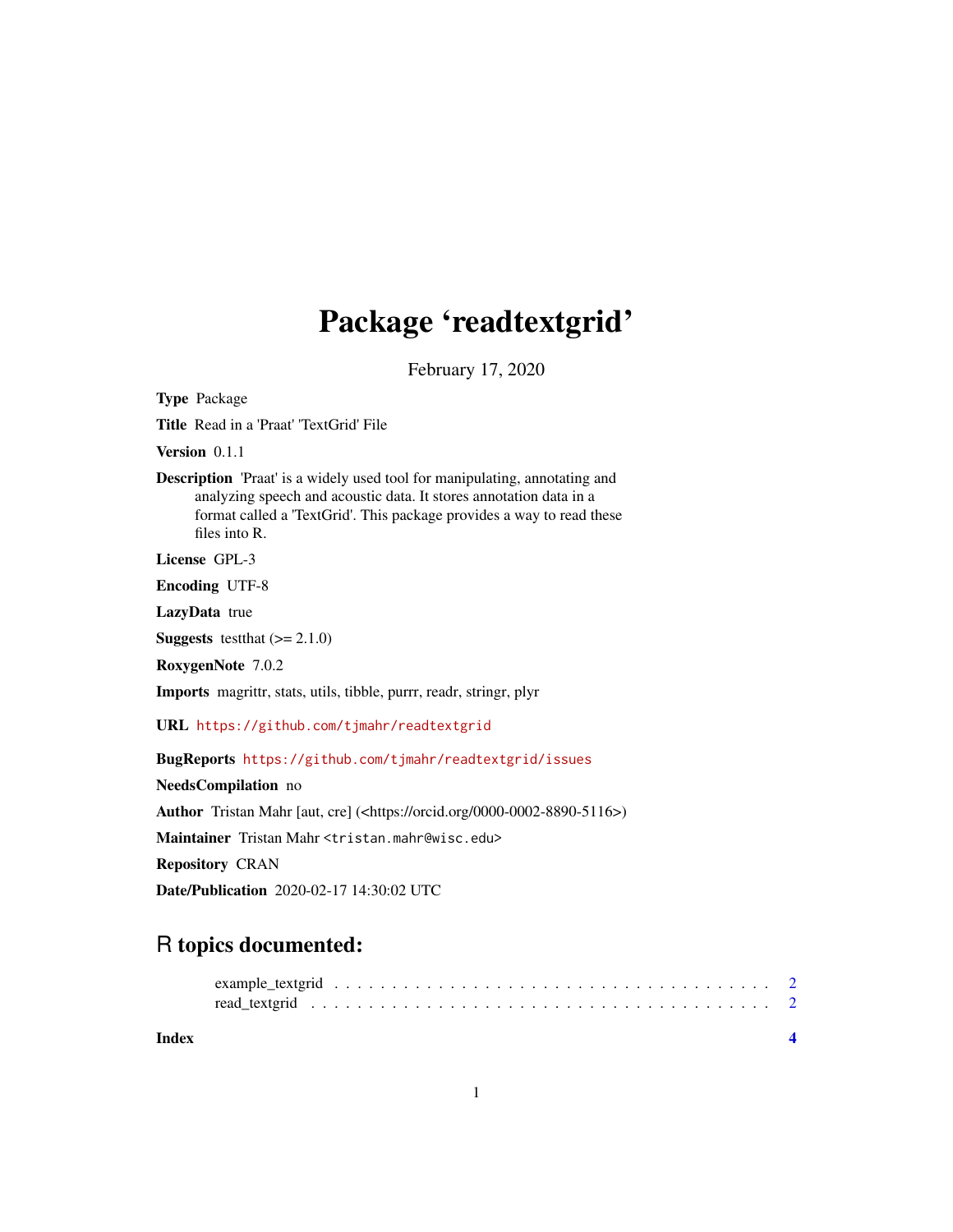<span id="page-1-0"></span>

#### Description

Locate the path of the example textgrid file

#### Usage

```
example_textgrid()
```
#### Details

This function is a wrapper over [system.file\(\)](#page-0-0) to locate the path to "Mary\_John\_bell.TextGrid". This file is the default textgrid that is created by Praat.

#### Value

Path of "Mary\_John\_bell.TextGrid" bundled with the readtextgrid package.

read\_textgrid *Read a textgrid file into a tibble*

#### Description

Read a textgrid file into a tibble

#### Usage

```
read_textgrid(path, file = NULL)
```
read\_textgrid\_lines(lines, file = NULL)

#### Arguments

| path  | a path to a dataframe                                                                                                                                                        |
|-------|------------------------------------------------------------------------------------------------------------------------------------------------------------------------------|
| file  | an optional value to use for the file column. For read_textgrid(), the default<br>is the base filename of the input file. For read text grid lines (), the default<br>is NA. |
| lines | alternatively, the lines of a text grid file                                                                                                                                 |

#### Value

a tibble with one row per textgrid annotation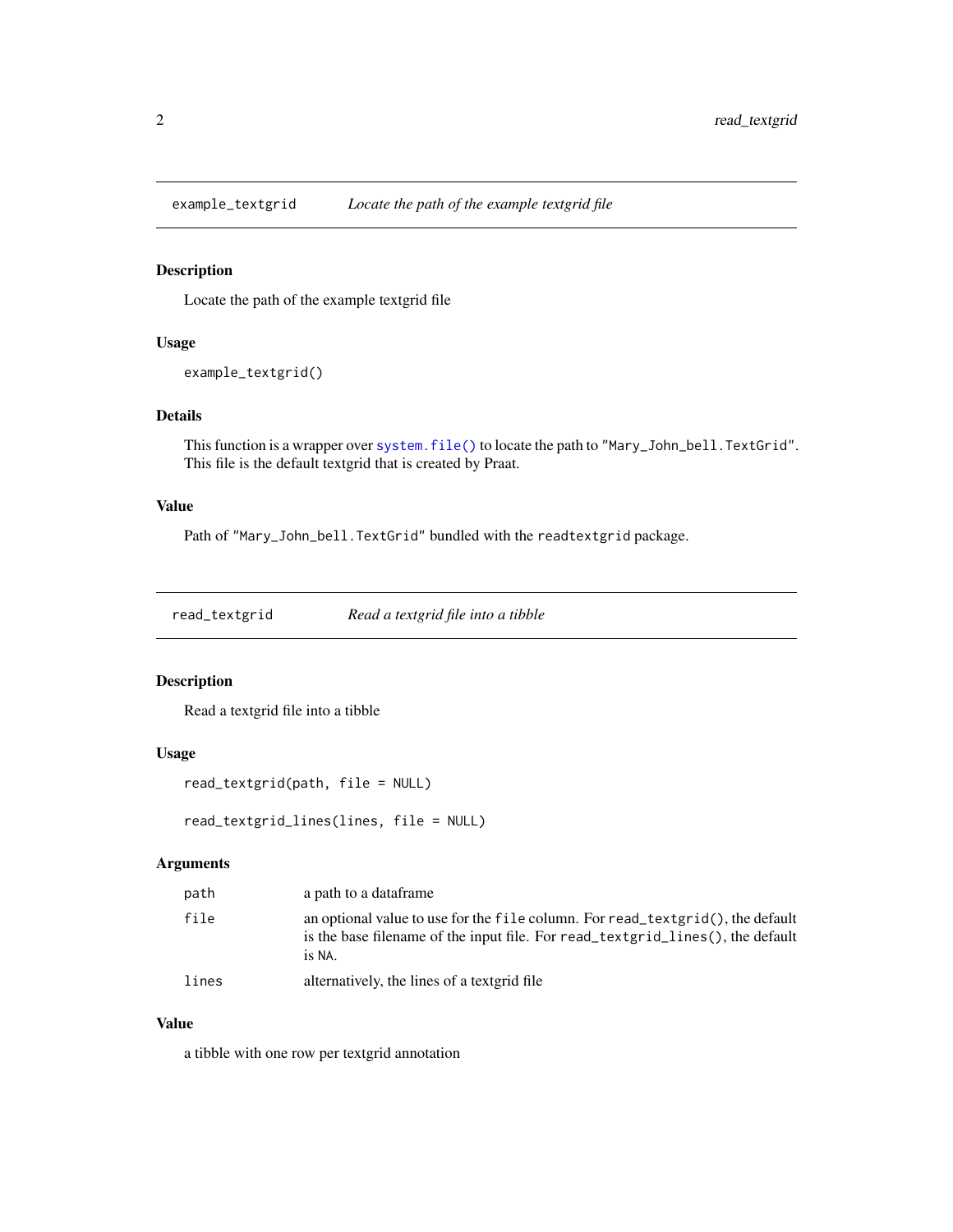#### read\_textgrid 3

#### Examples

```
tg <- system.file("Mary_John_bell.TextGrid", package = "readtextgrid")
read_textgrid(tg)
```